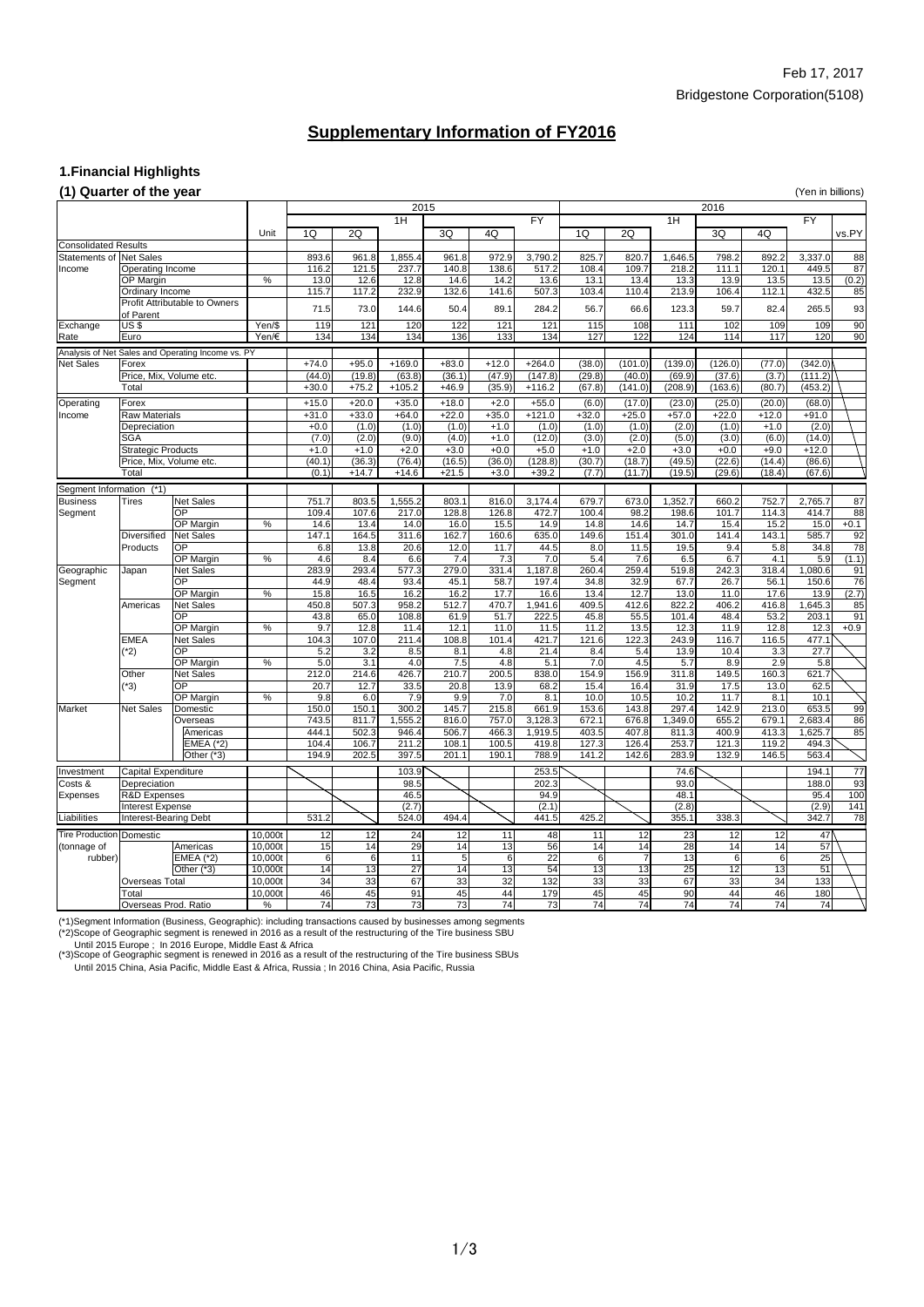## **(2) Full Year** (Yen in billions)

|                                |                                   |                                                   |         |                  | 2013        |               |                  | 2014          |                  | 2015        |               | 2016             |             |              |                 | 2017         |                    |      |              |
|--------------------------------|-----------------------------------|---------------------------------------------------|---------|------------------|-------------|---------------|------------------|---------------|------------------|-------------|---------------|------------------|-------------|--------------|-----------------|--------------|--------------------|------|--------------|
|                                |                                   |                                                   | Unit    | Actual           | $\%$        | vs.PY         | Actual           | $\%$<br>vs.PY | Actual           | %           | vs.PY         | Actual           | %           | vs.PY        | 1H<br>Fcst.     | vs.PY        | <b>FY</b><br>Fcst. | %    | vs.PY        |
| <b>Consolidated Results</b>    |                                   |                                                   |         |                  |             |               |                  |               |                  |             |               |                  |             |              |                 |              |                    |      |              |
| <b>Statements of Net Sales</b> |                                   |                                                   |         | 3,568.0          | 100         | 117           | 3,673.9          | 100<br>103    | 3,790.2          | 100         | 103           | 3,337.0          | 100         | 88           | 1,710.0         | 104          | 3,630.0            | 100  | 109          |
| Income                         | Operating Income                  |                                                   |         | 438.1            | 12.3        | 153           | 478.0            | 13.0<br>109   | 517.2            | 13.6        | 108           | 449.5            | 13.5        | 87           | 211.0           | 97           | 452.0              | 12.5 | 101          |
|                                | Ordinary Income                   |                                                   |         | 434.7<br>94.6    | 12.2<br>2.7 | 153           | 463.2            | 12.6<br>107   | 507.3<br>29.1    | 13.4<br>0.8 | 110           | 432.5<br>10.9    | 13.0<br>0.3 | 85           | 204.0           | 95           | 433.0              | 11.9 | 100          |
|                                | Extra Loss (Gain)                 | <b>Profit Attributable to Owners</b>              |         |                  |             |               | (14.5)           | (0.4)         |                  |             |               |                  |             |              |                 |              |                    |      |              |
|                                | of Parent                         |                                                   |         | 202.0            | 5.7         | 118           | 300.5            | 8.2<br>149    | 284.2            | 7.5         | 95            | 265.5            | 8.0         | 93           | 130.0           | 105          | 280.0              | 7.7  | 105          |
| Exchange                       | US\$                              |                                                   | Yen/\$  | 98               |             | 123           | 106              | 108           | 121              |             | 114           | 109              |             | 90           | 110             | 99           | 110                |      | 101          |
| Rate                           | Euro                              |                                                   | Yen/€   | 130              |             | 126           | 140              | 108           | 134              |             | 96            | 120              |             | 90           | 114             | 92           | 114                |      | 95           |
|                                |                                   | Analysis of Net Sales and Operating Income vs. PY |         |                  |             |               |                  |               |                  |             |               |                  |             |              |                 |              |                    |      |              |
| <b>Net Sales</b>               | Forex                             |                                                   |         | $+529.0$         |             |               | $+196.0$         |               | $+264.0$         |             |               | (342.0)          |             |              | (29.0)          |              | $+11.0$            |      |              |
|                                | Price, Mix, Volume etc.           |                                                   |         | (0.7)            |             |               | (90.2)           |               | (147.8)          |             |               | (111.2)          |             |              | $+92.4$         |              | $+281.9$           |      |              |
|                                | Total                             |                                                   |         | $+528.3$         |             |               | $+105.8$         |               | $+116.2$         |             |               | (453.2)          |             |              | $+63.4$         |              | $+292.9$           |      |              |
| Operating                      | Forex                             |                                                   |         | $+114.0$         |             |               | $+45.0$          |               | $+55.0$          |             |               | (68.0)           |             |              | (11.0)          |              | (1.0)              |      |              |
| Income                         | <b>Raw Materials</b>              |                                                   |         | $+100.0$         |             |               | $+77.0$          |               | $+121.0$         |             |               | $+91.0$          |             |              | (60.0)          |              | (137.0)            |      |              |
|                                | Depreciation                      |                                                   |         | (1.0)            |             |               | (4.0)            |               | (1.0)            |             |               | (2.0)            |             |              | (5.0)           |              | (13.0)             |      |              |
|                                | <b>SGA</b>                        |                                                   |         | (13.0)           |             |               | 0.0              |               | (12.0)           |             |               | (14.0)           |             |              | (19.0)          |              | (39.0)             |      |              |
|                                | <b>Strategic Products</b>         |                                                   |         | $+15.0$          |             |               | (5.0)            |               | $+5.0$           |             |               | $+12.0$          |             |              | $+14.0$         |              | $+26.0$            |      |              |
|                                | Price, Mix, Volume etc.           |                                                   |         | (62.9)           |             |               | (73.1)           |               | (128.8)          |             |               | (86.6)           |             |              | $+73.8$         |              | $+166.4$           |      |              |
|                                | Total                             |                                                   |         | $+152.1$         |             |               | $+39.9$          |               | $+39.2$          |             |               | (67.6)           |             |              | (7.2)           |              | $+2.4$             |      |              |
| Segment Information(*1)        |                                   |                                                   |         |                  |             |               |                  |               |                  |             |               |                  |             |              |                 |              |                    |      |              |
| <b>Business</b>                | <b>Tires</b>                      | Net Sales                                         |         | 3,036.9          |             | 119           | 3,093.3          | 102           | 3,174.4          |             | 103           | 2,765.7          |             | 87           | 1,420.0         | 105          | 3,040.0            |      | 110          |
| Segment                        | $(*2)$                            | <b>OP</b><br><b>OP Margin</b>                     |         | 399.4<br>13.2    |             | 153<br>$+3.0$ | 435.8<br>14.1    | 109           | 472.7<br>14.9    |             | 108<br>$+0.8$ | 414.7<br>15.0    |             | 88<br>$+0.1$ | 196.0           | 99           | 417.0<br>13.7      |      | 101          |
|                                | <b>Diversified</b>                | <b>Net Sales</b>                                  | %       | 546.2            |             | 109           | 601.8            | $+0.9$<br>110 | 635.0            |             | 106           | 585.7            |             | 92           | 13.8<br>290.0   | (0.9)<br>96  | 600.0              |      | (1.3)<br>102 |
|                                | Products                          | <b>OP</b>                                         |         | 38.5             |             | 151           | 42.1             | 109           | 44.5             |             | 106           | 34.8             |             | 78           | 15.0            | 77           | 35.0               |      | 101          |
|                                | $(*3)$                            | <b>OP Margin</b>                                  | $\%$    | 7.1              |             | $+1.9$        | 7.0              | (0.1)         | 7.0              |             | $+0.0$        | 5.9              |             | (1.1)        | 5.2             | (1.3)        | 5.8                |      | (0.1)        |
| Geographic                     | Japan                             | <b>Net Sales</b>                                  |         | ,270.3           |             | 104           | ,264.9           | 100           | 1,187.8          |             | 94            | 1,080.6          |             | 91           | 520.0           | 100          | 1,120.0            |      | 104          |
| Segment                        |                                   | <b>OP</b>                                         |         | 219.5            |             | 139           | 210.1            | 96            | 197.4            |             | 94            | 150.6            |             | 76           | 54.0            | 80           | 137.0              |      | 91           |
|                                |                                   | OP Margin                                         | $\%$    | 17.3             |             | $+4.3$        | 16.6             | (0.7)         | 16.6             |             | $+0.0$        | 13.9             |             | (2.7)        | 10.4            | (2.6)        | 12.2               |      | (1.7)        |
|                                | Americas                          | <b>Net Sales</b>                                  |         | ,651.9           |             | 124           | 1,768.1          | 107           | ,941.6           |             | 110           | ,645.3           |             | 85           | 860.0           | 105          | ,790.0             |      | 109          |
|                                |                                   | <b>OP</b>                                         |         | 156.4            |             | 169           | 180.2            | 115           | 222.5            |             | 123           | 203.1            |             | 91           | 115.0           | 113          | 239.0              |      | 118          |
|                                | <b>EMEA</b>                       | OP Margin<br><b>Net Sales</b>                     | $\%$    | 9.5<br>423.3     |             | $+2.5$<br>121 | 10.2<br>439.2    | $+0.7$<br>104 | 11.5<br>421.7    |             | $+1.3$<br>96  | 12.3<br>477.1    |             | $+0.9$       | 260.0           | $13.4 + 1.0$ | 13.4<br>550.0      |      | $+1.0$       |
|                                | $(*4)$                            | <b>OP</b>                                         |         | 2.0              |             | 111           | 20.3             | 995           | 21.4             |             | 105           | 27.7             |             |              | 9.0             |              | 19.0               |      |              |
|                                |                                   | <b>OP Margin</b>                                  | $\%$    | 0.5              |             | (0.0)         | 4.6              | $+4.2$        | 5.1              |             | $+0.4$        | 5.8              |             |              | 3.5             |              | 3.5                |      |              |
|                                | China,                            | <b>Net Sales</b>                                  |         | 862.7            |             | 123           | 841.5            | 98            | 838.0            |             | 100           | 621.7            |             |              | 290.0           |              | 620.0              |      |              |
|                                | Asia Pacific OP                   |                                                   |         | 80.2             |             | 144           | 66.8             | 83            | 68.2             |             | 102           | 62.5             |             |              | 30.0            |              | 70.0               |      |              |
|                                | $(*5,6)$                          | OP Margin                                         | $\%$    | 9.3              |             | $+1.3$        | 7.9              | (1.4)         | 8.1              |             | $+0.2$        | 10.1             |             |              | 10.3            |              | 11.3               |      |              |
| <b>Market</b>                  | <b>Net Sales</b>                  | Domestic                                          |         | 674.8            | 19          | 97            | 694.0            | 19<br>103     | 661.9            | 17          | 95            | 653.5            | 20          | 99           |                 |              |                    |      |              |
|                                |                                   | Overseas                                          |         | 2,893.2          | 81          | 123           | 2,979.9          | 81<br>103     | 3,128.3          | 83          | 105           | 2,683.4          | 80          | 86           |                 |              |                    |      |              |
|                                |                                   | Americas(*7)<br>$EMEA(*4)$                        |         | 1,628.6<br>425.0 |             | 123<br>122    | 1,746.3<br>434.1 | 107<br>102    | 1,919.5<br>419.8 |             | 110<br>97     | 1,625.7<br>494.3 |             | 85           |                 |              |                    |      |              |
|                                |                                   | China, Asia Pacific(*5)                           |         | 839.6            |             | 125           | 799.4            | 95            | 788.9            |             | 99            | 563.4            |             |              |                 |              |                    |      |              |
|                                |                                   |                                                   |         |                  |             |               |                  |               |                  |             |               |                  |             |              |                 |              |                    |      |              |
| Balance<br><b>Sheet</b>        | <b>Total Assets</b><br><b>ROA</b> |                                                   | $\%$    | 3,577.0<br>6.1   |             |               | 3,960.9<br>8.0   |               | 3,795.8<br>7.3   |             |               | 3,720.2<br>7.1   |             |              |                 |              |                    |      |              |
|                                | <b>Net Assets</b>                 |                                                   |         | ,862.9           |             |               | 2,146.6          |               | 2,282.0          |             |               | 2,345.4          |             |              |                 |              |                    |      |              |
|                                | <b>ROE</b>                        |                                                   | $\%$    | 12.7             |             |               | 15.5             |               | 13.3             |             |               | 11.8             |             |              |                 |              |                    |      |              |
|                                |                                   | Ratio of total equity to total assets             | $\%$    | 50.5             |             |               | 52.4             |               | 58.2             |             |               | 61.4             |             |              |                 |              |                    |      |              |
|                                | Interest-Bearing Debt             |                                                   |         | 564.2            |             | 91            | 592.9            | 105           | 441.5            |             | 74            | 342.7            |             | 78           |                 |              | 510.0              |      | 149          |
| <b>Cash Flows</b>              | <b>Operating Cashflow</b>         |                                                   |         | 471.7            |             |               | 428.6            |               | 553.9            |             |               | 444.5            |             |              |                 |              |                    |      |              |
|                                | <b>Investing Cashflow</b>         |                                                   |         | (265.2)          |             |               | (305.6)          |               | (233.3)          |             |               | (178.2)          |             |              |                 |              |                    |      |              |
|                                | <b>Free Cashflow</b>              |                                                   |         | 206.5            |             |               | 122.9            |               | 320.5            |             |               | 266.2            |             |              |                 |              |                    |      |              |
| Investment                     | Capital                           | <b>Tires</b><br>Expenditure Diversified           |         | 255.9<br>19.0    |             | 114<br>87     | 268.3<br>28.0    | 105<br>147    | 229.8<br>23.6    |             | 86<br>84      | 178.0<br>16.0    |             | 77<br>68     |                 |              | 274.0<br>26.0      |      | 154<br>163   |
|                                |                                   | <b>Total</b>                                      |         | 274.9            |             | 112           | 296.3            | 108           | 253.5            |             | 86            | 194.1            |             | 77           |                 |              | 300.0              |      | 155          |
| Costs &                        | Depreciation                      |                                                   |         | 176.1            | 4.9         | 114           | 188.3            | 5.1<br>107    | 202.3            | 5.3         | 107           | 188.0            | 5.6         | 93           |                 |              | 202.0              | 5.6  | 107          |
| <b>Expenses</b>                | <b>R&amp;D</b> Expenses           |                                                   |         | 89.0             | 2.5         | 108           | 94.1             | 2.6<br>106    | 94.9             | 2.5         | 101           | 95.4             | 2.9         | 100          |                 |              | 99.0               | 2.7  | 104          |
|                                | Interest Expense                  |                                                   |         | 2.3              | 0.1         | 31            | 0.3              | 15<br>0.0     | (2.1)            | (0.1)       |               | (2.9)            | (0.6)       | 141          |                 |              |                    |      |              |
| <b>Dividends</b>               | Dividend per Share                |                                                   | Yen     | 57 <sub>l</sub>  |             |               | 100              |               | 130              |             |               | 140              |             |              | 70              |              | 140                |      |              |
| Tire Production Domestic       |                                   |                                                   | 10,000t | 52               |             |               | 51               |               | 48               |             |               | 47               |             |              | 23 <sub>0</sub> |              | 48                 |      |              |
| (tonnage of                    |                                   | Americas                                          | 10,000t | 57               |             |               | 57               |               | 56               |             |               | 57               |             |              | 30              |              | 60                 |      |              |
| rubber)                        |                                   | $EMEA(*4)$                                        | 10,000t | 20 <sub>2</sub>  |             |               | 21               |               | 22               |             |               | 25               |             |              | 14              |              | 29                 |      |              |
|                                |                                   | China, Asia Pacific(*5)                           | 10,000t | 53               |             |               | 53               |               | 54               |             |               | 51               |             |              | 23              |              | 48                 |      |              |
|                                | <b>Overseas Total</b>             |                                                   | 10,000t | 130              |             |               | 131              |               | 132              |             |               | 133              |             |              | 71              |              | 144                |      |              |
|                                | Total                             |                                                   | 10,000t | 182              |             |               | 182              |               | 179              |             |               | 180              |             |              | 95              |              | 192                |      |              |
|                                | Overseas Prod. Ratio              |                                                   | %       | 71               |             |               | 72               |               | 73               |             |               | 74               |             |              | 75              |              | 75                 |      |              |

(\*1)Segment Information (Business, Geographic): including transactions caused by businesses among segments

(\*2)Net sales of "Specialty Tires"business accounts for less than 10% of "Tires" business in 2016

(\*3)Net sales composition of "Diversfied Products" segment in 2016 is as follows

Chemical and Industrial Products : Less than 50% , BSAM Diversified Products : Less than 40% , Sporting goods,bicycles : More than 10%

(\*4)Scope of Geographic segment has been renewed since 2016 as a result of the restructuring of the Tire business SBUs

Until 2015 Europe ; In 2016 Europe, Middle East & Africa ; Since 2017 Europe, Russian, Middle East & Africa

(\*5)Scope of Geographic segment has been renewed since 2016 as a result of the restructuring of the Tire business SBUs

Until 2015 China, Asia Pacific, Middle East & Africa, Russia ; In 2016 China, Asia Pacific, Russia ; Since 2017 China, Asia Pacific

(\*6)Net sales composition in 2016 is as follows

Asia & Oceania : Less than 70% , China : Less than 30%

(\*7) "United States" in 2016 : ¥1,338.0 billion